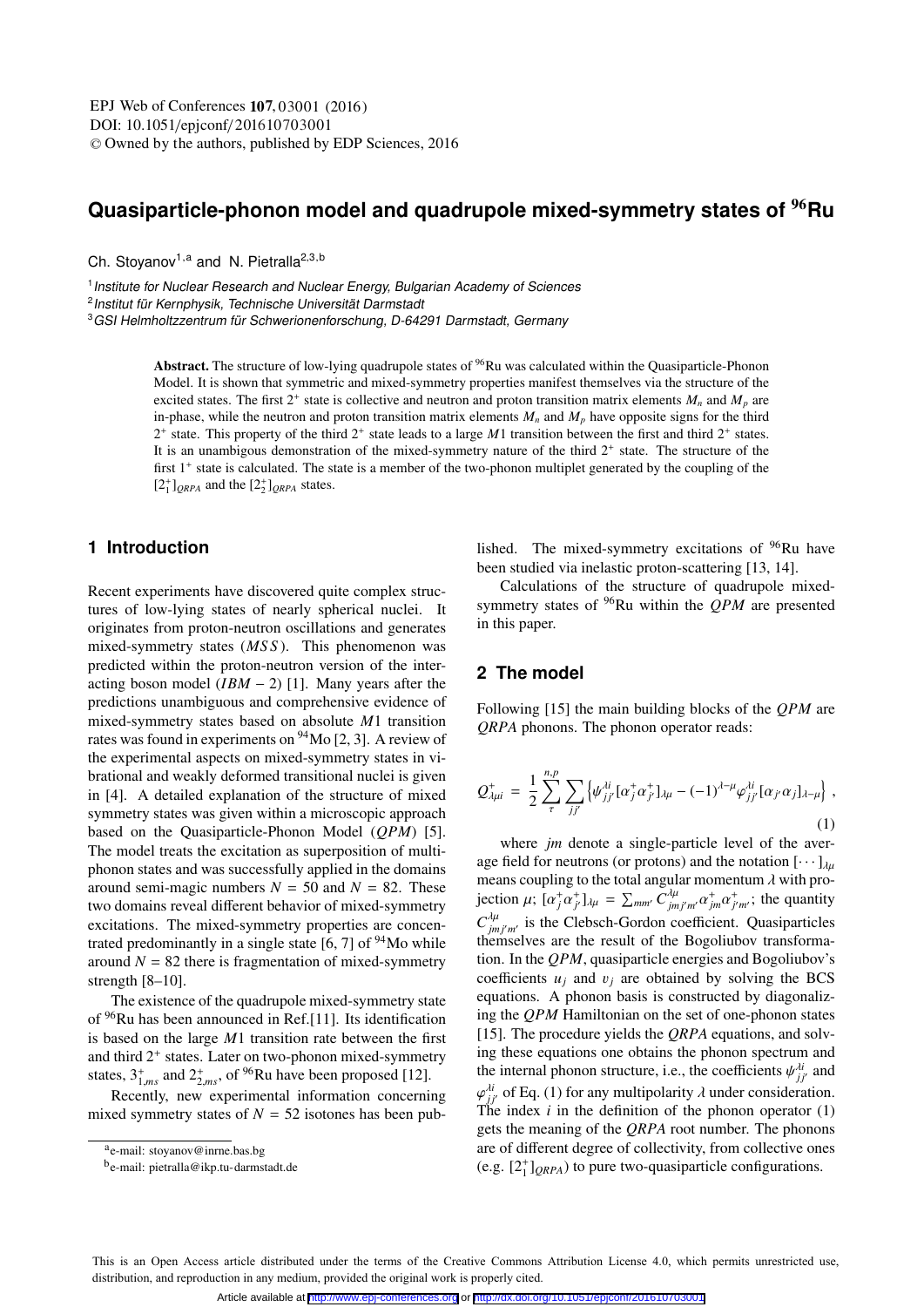In the case of even-even nuclei the *QPM* Hamiltonian is diagonalized in a basis of wave functions constructed as a superposition of one-, two-, and three-phonon components [16, 17].

$$
\Psi_{\nu}(JM) =
$$

 $\overline{a}$ 

$$
\left\{\sum_{i} R_{i}(Jv) Q_{JMi}^{+} + \sum_{\lambda_{1}i_{1}} P_{\lambda_{2}i_{2}}^{\lambda_{1}i_{1}}(Jv) \left[Q_{\lambda_{1}\mu_{1}i_{1}}^{+} \times Q_{\lambda_{2}\mu_{2}i_{2}}^{+}\right]_{JM} + \right\}\n\sum_{\lambda_{1}i_{1}\lambda_{2}i_{2}} T_{\lambda_{3}i_{3}}^{\lambda_{1}i_{1}\lambda_{2}i_{2}}(Jv) 2 \left[\left[Q_{\lambda_{1}\mu_{1}i_{1}}^{+} \times Q_{\lambda_{2}\mu_{2}i_{2}}^{+}\right]_{IK} \times Q_{\lambda_{3}\mu_{3}i_{3}}^{+}\right]_{JM}\n\right\}\Psi_{0},
$$
\n(2)

where  $\Psi_0$  represents the phonon vacuum state and *R*, *P*, and  $T$  are unknown amplitudes. The index  $\nu$  specifies the particular excited state.

The foregoing formalism was applied to study the lowlying excited states of even-even nuclei having neutron numbers  $N = 80$  and  $N = 84$  and the domain around neutron number  $N = 50$ . The results are published in [6, 7, 9, 10].

# **3 Results**

In the calculation the parameters of the *QPM* Hamiltonian are the same as used in  $[6, 7]$  for  $94$ Mo. The corresponding single-particle spectra for the  $A = 90$  region can be found in [18]. The strengths of the quadrupole-quadrupole and octupole-octupole interactions were fixed by a fit of the lowest  $2^+_1$  and  $3^-_1$  levels of <sup>96</sup>Ru. The strengths of the other multipole terms are adjusted to keep unchanged the energy of the computed two-quasiparticle states [18].This set of parameters was widely used and gave an overall description of the low-lying as well as the high-lying states of nuclei in this mass region [18].

The structure of the  $2^+$  states of  $96$ Ru calculated in *QRPA* reveals that the  $[2^+_1]_{QRPA}$  state is symmetric and the  $[2^+_2]_{QRPA}$  state shows mixed symmetry. The total contribution of neutrons and protons to the structure of the  $2^+_1$ state is in-phase (the sum of neutron and proton transition matrix elements  $M_n$  and  $M_p$  is large and both have positive sign). The contribution of neutrons and protons in the structure of the  $[2^+_2]_{QRPA}$  state is out-of-phase (the neutron and proton transition matrix elements  $M_n$  and  $M_p$  have opposite signs). It means that isoscalar correlations dominate in the first  $[2^+]_{ORPA}$  state, while the structure of the second  $[2^+]_{ORPA}$  state is dominated by isovector correlations. The main two-quasiparticle components contributing to the structure of the low-lying  $[2^+]_{ORPA}$  states are given in Table 1. The first  $[2^+]_{ORPA}$  state is collective. The state is connected with the second  $[2^+]_{QRPA}$  with a large *M*1 transition. The *B*(*M*1,  $2^+$   $\rightarrow$   $2^+$ ) value is 1.37  $\mu_N^2$ .<br>The energies and the structure of the low-lying *C* 

The energies and the structure of the low-lying *QPM* states are given in Table 2. The first  $2^+$  state is dominated by the isoscalar  $[2^+_1]_{QRPA}$  component and therefore it is a symmetric state. The second  $2^+$  state is mainly a twophonon state dominated by isoscalar phonons and, therefore it is a two-phonon symmetric  $2^+$  state. The third  $2^+$ 

Table 1. Contributions of the main components in the structure of the low-lying *QRPA* 2<sup>+</sup> states of 96Ru. The corresponding *E*2 transitions are shown.

| E(MeV) | Structure                                                                          | $B(E2, g.s. \rightarrow 2^+)$<br>$(e^2 \text{ fm}^4)$ |
|--------|------------------------------------------------------------------------------------|-------------------------------------------------------|
| 0.999  |                                                                                    | $0.25E + 04$                                          |
| 2.276  | $\frac{0.8(2d_{5/2})_n^2+1.1(1g_{9/2})_p^2}{-1.2(2d_{5/2})_n^2+0.7(1g_{9/2})_p^2}$ | $0.99E+02$                                            |
|        |                                                                                    |                                                       |

Table 2. Structure of the low-lying quadrupole *QPM* states of <sup>96</sup>Ru.

| <b>State</b>          |       | $E$ (MeV)  | Structure,%                                    |
|-----------------------|-------|------------|------------------------------------------------|
| $J^{\pi}$             | EXP.  | <i>OPM</i> |                                                |
|                       |       |            |                                                |
|                       | 0.832 | 0.775      | $88\% [2^+_1]_{QRPA}$                          |
| $\frac{2^+_1}{2^+_2}$ | 1.932 | 1.824      | 80 % $([2^+_1]_{QRPA} \otimes [2^+_2]_{QRPA})$ |
|                       | 2.283 | 2.164      | 90 % $[2^+_2]_{ORPA}$                          |
| $1^{\frac{1}{4}}$     | 3.154 | 3.192      | 93 % $([2^+_1]_{QRPA} \otimes [2^+_2]_{QRPA})$ |

Table 3. Results of the *OPM* calculations for <sup>96</sup>Ru in comparison to the experimental data [13, 14]. *M*1 strengths are in units of  $\mu_N^2$ ,  $\overline{E}2$  strengths are given in units of *W.u.* 

| <b>State</b> | Transition                        |                | Transition strength       |                           |
|--------------|-----------------------------------|----------------|---------------------------|---------------------------|
| $J^{\pi}$    | $J_i^{\pi} \to J_f^{\pi}$         | σλ             | $B(\sigma \lambda)_{exp}$ | $B(\sigma \lambda)_{OPM}$ |
|              |                                   |                |                           |                           |
| $2^{+}_{1}$  | $2^+_1 \rightarrow 0^+_1$         | E2             | 18.1(5)                   | 16                        |
| $2^{+}_{2}$  | $2^{+}_{2} \rightarrow 2^{+}_{1}$ | M1             | 0.05(2)                   | 0.11                      |
|              | $2^+_2 \rightarrow 0^+_1$         | E <sub>2</sub> |                           | 0.77                      |
|              | $2^{+}_{2} \rightarrow 2^{+}_{1}$ | E <sub>2</sub> | 28(9)                     | 30                        |
| $2^{+}_{3}$  | $2^+_3 \rightarrow 2^+_1$         | M1             | 0.69(14)                  | 0.63                      |
|              | $2^+_3 \rightarrow 0^+_1$         | E <sub>2</sub> | 1.36(19)                  | 0.75                      |
| $1^+$        | $1^+ \to 0^+$                     | M1             | 0.17(5)                   | 0.13                      |

Table 4. Results of the *QPM* calculations for <sup>96</sup>Ru in comparison to *IBM-2* results [13, 14]. *M*1 strengths are in units of  $\mu_N^2$ , *E*2 strengths are given in units of *W.u.* 

| <b>State</b> | Transition                                  |                 | Transition strength       |                           |
|--------------|---------------------------------------------|-----------------|---------------------------|---------------------------|
| $I^{\pi}$    | $J_i^{\pi} \to J_f^{\pi}$                   | $\sigma\lambda$ | $B(\sigma \lambda)_{IBM}$ | $B(\sigma \lambda)_{OPM}$ |
|              |                                             |                 |                           |                           |
| $2^{+}_{1}$  | $2^+$ $\rightarrow 0^+$                     | E2              | 18.4                      | 16                        |
| $2^{+}_{2}$  | $2^+_2 \rightarrow 2^+_1$                   | M1              | 0.0                       | 0.11                      |
|              | $\rightarrow$ 2 <sup>+</sup><br>$2^{+}_{2}$ | E <sub>2</sub>  | 24                        | 30                        |
| $2^{+}_{3}$  | $\rightarrow$ 2 <sup>+</sup><br>$2^{+}_{3}$ | M1              | 0.69                      | 0.63                      |
|              | $\rightarrow 0^+$                           | E2              | 2.53                      | 0.75                      |
| 1†           |                                             | M1              | 0.13                      | 0.13                      |

state is almost an isovector one-phonon state and therefore it is the one-phonon mixed-symmetry state.

The structure of the first  $1^+$  state is mainly a twophonon mixed-symmetry state. The main component is of two-phonon character, coupling the symmetric  $[2^+_1]_{QRPA}$ state with the mixed symmetry  $[2^+_2]_{QRPA}$  state.

The corresponding transition probabilities between the low-lying quadrupole states of <sup>96</sup>Ru are given in Table 3. The comparison with *IBM* results is presented in Table 4.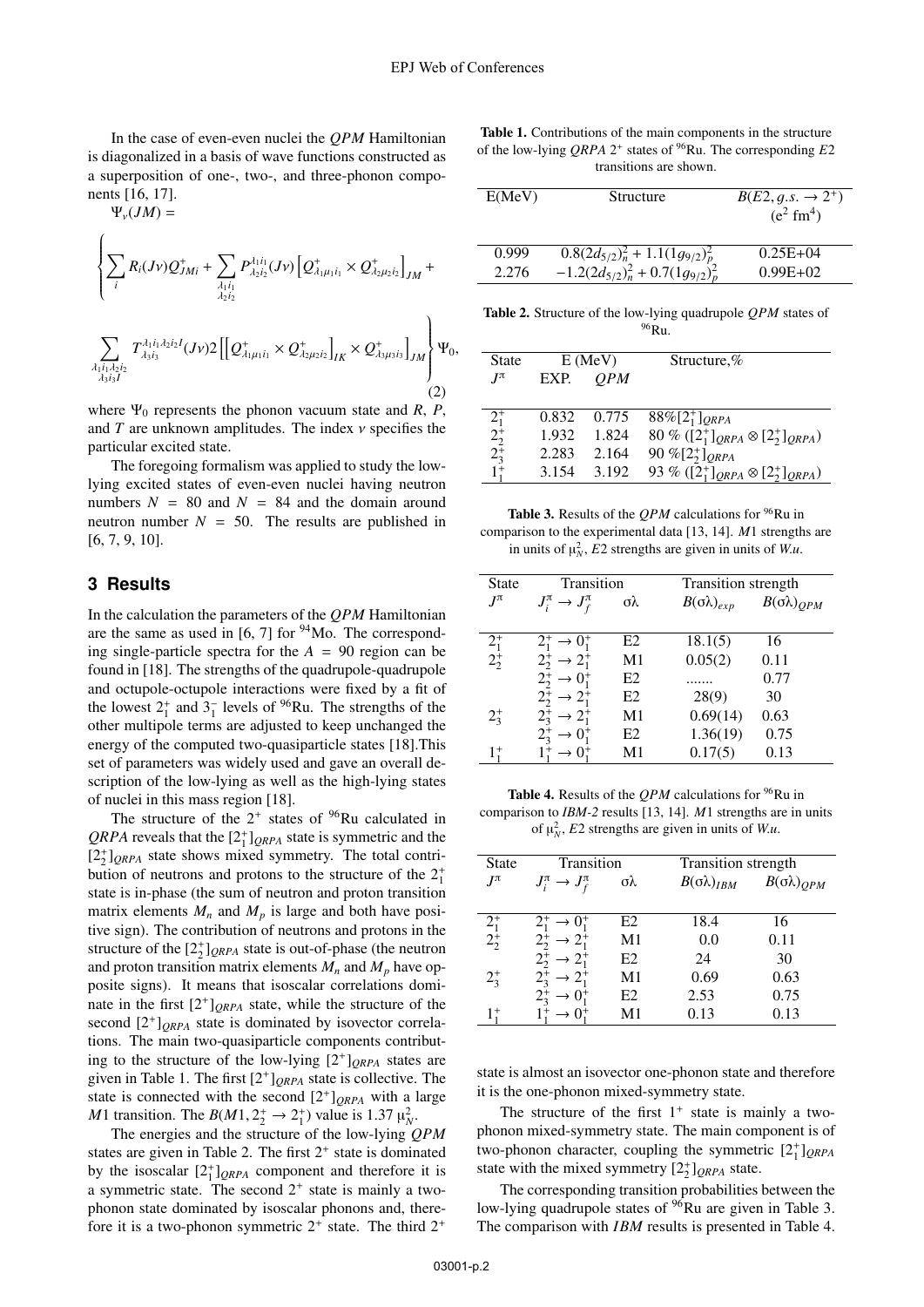| <b>State</b> |       | $E$ (MeV)  | Structure, $%$                                   |
|--------------|-------|------------|--------------------------------------------------|
| $I^{\pi}$    | EXP.  | <i>OPM</i> |                                                  |
|              |       |            |                                                  |
| $2^{+}_{1}$  | 0.871 | 0.860      | 93 % $[2^+_{1}]_{QRPA}$                          |
| $2^{+}_{2}$  | 1.864 | 1.750      | 82 % ( $[2^+_1]_{QRPA} \otimes [2^+_2]_{QRPA}$ ) |
| $2^{+}_{3}$  | 2.067 | 1.940      | 95 % $[2^+_{2}]_{QRPA}$                          |
| $1^{+}$      | 3.129 | 2.880      | 90 % $([2^+_1]_{QRPA} \otimes [1^+_1]_{QRPA})$   |

Table 5. Structure of the low-lying quadrupole *QPM* states of <sup>94</sup>Mo. Values of the largest components are given.

The experimental data as well as the *IBM* results are taken from [13, 14].

It is seen from Table 3 that the *QPM* reproduces the main features of the low-lying quadrupole states in <sup>96</sup>Ru. The agreement with experimental data is quite well. The *M*1 transition strength between the  $2^+_3$  state and the  $2^+_1$ state is in good agreement with the data. Its relatively large value confirms the suggestion that the structure of the  $2^+_3$ state corresponds to a mixed-symmetric state. The structure of the first  $1^+$  state is dominated by the two-phonon  $([2^+_1]_{QRPA} \otimes [2^+_2]_{QRPA})$  component. The state is a member of the two-phonon multiplet generated by symmetric and mixed-symmetry quadrupole *QRPA* states. The corresponding  $M1$  transition connecting the  $1^+$  state with the ground state is less than the experimental value but nevertheless appears to be quite large that confirms the twophonon mixed-symmetry nature of the first  $1^+$  state qualitatively.



Figure 1. (Color online) Comparison of calculated *QPM* strength distribution  $B(M1; 2^+_i \rightarrow 2^+_1)$  for <sup>94</sup>Mo and <sup>96</sup>Ru.

It is seen from Table 4 that the calculated values within the *QPM* are very similar to those within the *IBM-2*. The results of both the models on the *M*1 transition rate between the  $2^+_3$  state and the  $2^+_1$  state are in good agreement. This confirms the mixed-symmetry nature of the  $2^+_3$  state.

It is interesting to compare the structure of low-lying quadrupole states of  $94M\sigma$  with those of  $96Ru$ . The structure of the states of  $94Mo$  is published in [6, 7] and is shown in Table 5. The contribution of the main components in the structure of the lowest  $2^+$  states is very similar to those of <sup>96</sup>Ru. The calculated values of  $B(M1; 2^+_i \rightarrow 2^+_1)$ for both the nuclei are shown in Fig. 1. The behaviour of both distributions is very similar. The *M*1 strength is concentrated predominantly in a single state. In both nuclei the  $2^+_3$  state is the quadrupole one-phonon mixedsymmetry state. In  $96$ Ru its excitation is higher than in 94Mo. This trend is also well reproduced in the *QPM* calculations.

# **4 Conclusion**

The presented results on the structure of low-lying quadrupole states within the *QPM* confirm the complicated nature of low-lying quadrupole states of  $96$ Ru. The spectrum consists of symmetric as well as mixed symmetry states. The regularities of *E*2 and *M*1 transitions correspond to the idea about the existing of both symmetries in the low-energy sector of excited states.

#### **Acknowledgements**

The authors acknowledge for financial support under the DAAD-German and DAAD-Bulgarian contracts.

#### **References**

- [1] A. Arima and F. Iachello, Adv. Nucl. Phys. 13, 139 (1984)
- [2] N. Pietralla *et al.*, Phys. Rev. Lett. 83, 1303 (1999)
- [3] N. Pietralla *et al.*,Phys. Rev. Lett. 84, 3775 (2000)
- [4] N. Pietralla, P. von Brentano, A.F. Lisetskiy, Prog. Part. Nucl. Phys. 60, 225 (2008)
- [5] N. Lo Iudice, V.Yu. Ponomarev, Ch. Stoyanov, A.V. Sushkov, and V.V. Voronov, J. Phys. G: Nucl. Part. Phys. 39, 043101 (2012)
- [6] N. Lo Iudice and Ch. Stoyanov, Phys. Rev. C 62, 047302 (2000)
- [7] N. Lo Iudice and Ch. Stoyanov, Phys. Rev C 65, 064304 (2002)
- [8] G. Rainovski *et al.*, Phys. Rev. Lett. 96, 122501 (2006)
- [9] N. Lo Iudice, Ch. Stoyanov, and D. Tarpanov, Phys. Rev. C 77, 044310 (2008)
- [10] N. Lo Iudice, Ch. Stoyanov, and N. Pietralla, Phys. Rev. C 80, 024311 (2009)
- [11] N. Pietralla *et al.*, Phys. Rev. C 64, 031301(R) (2001)
- [12] H. Klein *et al.*, Phys. Rev. C **65**, 044315 (2002)
- [13] A. Hennig *et al.*, Phys. Rev. C 90, 051302(R) (2014)
- [14] A. Hennig *et al.*, J. Phys.: Conf. Ser. **580**, 012022 (2015)